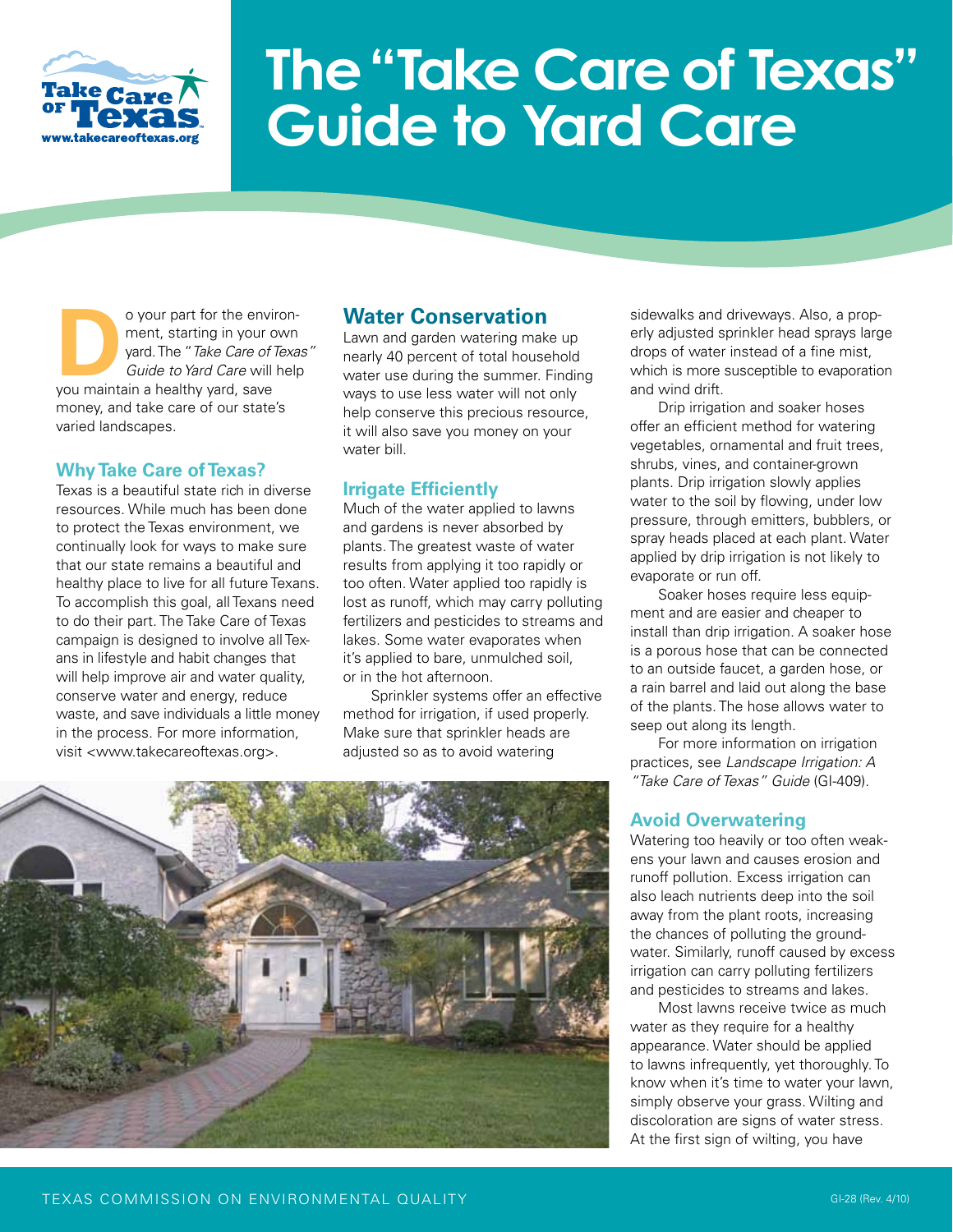24 to 48 hours before serious injury to your lawn occurs. A general rule is to water one inch, once a week. An easy method for watering one inch is to place an empty 6-ounce tuna can on your lawn and stop watering when it is full.

Watering infrequently but thoroughly also strengthens root systems, helping your lawn to efficiently use the water that's stored in the soil.

#### **Water in the Morning**

Watering in the morning will save water from being evaporated by the midday heat. Watering in the morning will also help your plants stay healthy, since watering late in the evening or at night keeps leaves wet for an extended period of time, which increases the chances of disease and some pests.

#### **Practice Grasscycling**

*Grasscycling* refers to the practice of leaving grass clippings on the lawn to decompose into soil. Grasscycling will not only cut down on your watering needs, it will make your turf greener and tougher: it will prevent common turf diseases and reduce the need for lawn fertilizer. The key to grasscycling is to mow at the proper height and disperse the grass clippings evenly, so that they can work their way down to the soil. Mowing grass too short causes stress, discourages deep

root growth, and results in rapid loss of soil moisture.

Mow often enough so that each mowing removes no more than onethird of the grass blade. For example, if you set your cutting height at 2 inches, you should cut your grass before it's more than 3 inches tall.

When the mowed grass clippings remain on the yard, they can act as a slow-release lawn fertilizer, while also helping to retain soil moisture. This reduces the need for watering and can eliminate the need for fertilizer. This, in turn, helps to keep fertilizers out of storm drains and, as a result, out of rivers, lakes, and bays.

## **Try Composting and Mulching**

Yard trimmings make up 20 percent of the waste generated by Texans each year. Instead of throwing them out with the garbage, recycle these materials by composting or mulching them.

Mulch can consist of wood chips or shavings, leaves, or grass clippings, and serves to retain soil moisture, prevent erosion, suppress weeds, and protect plants from temperature changes. Composting is the controlled, accelerated decomposition of organic material such as yard trimmings, kitchen scraps, wood



By collecting rainwater and using it on your lawn, plants, flowers, trees, and shrubs, you can save water and money. In fact, by collecting rainwater from just 10 percent of the residential roof area in Texas, we could conserve 27 billion gallons of water annually. Using collected rainwater has three major advantages: it reduces runoff pollution, it can reduce your utility bills (the water is free!), and it is better for plants than treated water.

Systems for harvesting rainwater can be as simple as placing a barrel beneath a gutter

downspout to collect a small amount of water for use on gardens and plants. Rain barrels are simple to install and can be made easily at home. For instructions on how to make your own rain barrel, see *Rainwater Harvesting with Rain Barrels: A "Take Care of Texas" Guide* (GI-383).

To collect more rainwater, consider installing a large system using cisterns, which can collect thousands of gallons of water. For information on constructing a larger rainwater-harvesting system, see *Rainwater Harvesting* (GI-404, reprinted courtesy of the Texas AgriLife Extension Service).



shavings, cardboard, and paper. Compost provides valuable nutrients when mixed into the soil, and also makes good mulch.

By using mulch and compost on lawns and gardens, Texans could reduce the need for outdoor watering by 30 to 60 percent.

For more information, see *Mulching and Composting: A "Take Care of Texas" Guide* (GI-36).

## **Water Quality**

The quality of water is improving statewide, thanks to efforts by cities, industries, and individuals. However, we all need to do our part to help our lakes, rivers, and streams maintain and improve their quality for their intended uses—whether it's for swimming, fishing, or drinking.

## **Reduce Runoff**

Rainfall runoff pollutes water by carrying soil, fertilizers, and pesticides to nearby streams. Composting and grasscycling are both great ways to help reduce runoff pollution, because they prevent erosion, increase your soil's ability to absorb and retain water, and reduce the need for fertilizers.

## **Use Fewer and Better Pesticides and Fertilizers**

Perhaps assuming that more is better, residential users apply more pounds per acre of synthetic pesticides and fertilizers than farmers do. However, more is *not* better, since overwatering (or a rainstorm) can wash fertilizer away wasting your money and contaminating nearby waterways with pollution. There are less toxic, even natural, substitutes that are just as effective.

If you do choose to use pesticides and fertilizers, however, it is very important to your health and the environment to always apply the product according to the label's directions, to use only the recommended amount, and to adjust your watering accordingly.

For more information, see the *Earthwise Guide to Products Toxicity Ratings*  (www.tceq.state.tx.us/goto/wiseguide).

## **Pick Up Pet Waste**

Pet waste contains bacteria that can run off your lawn and contaminate our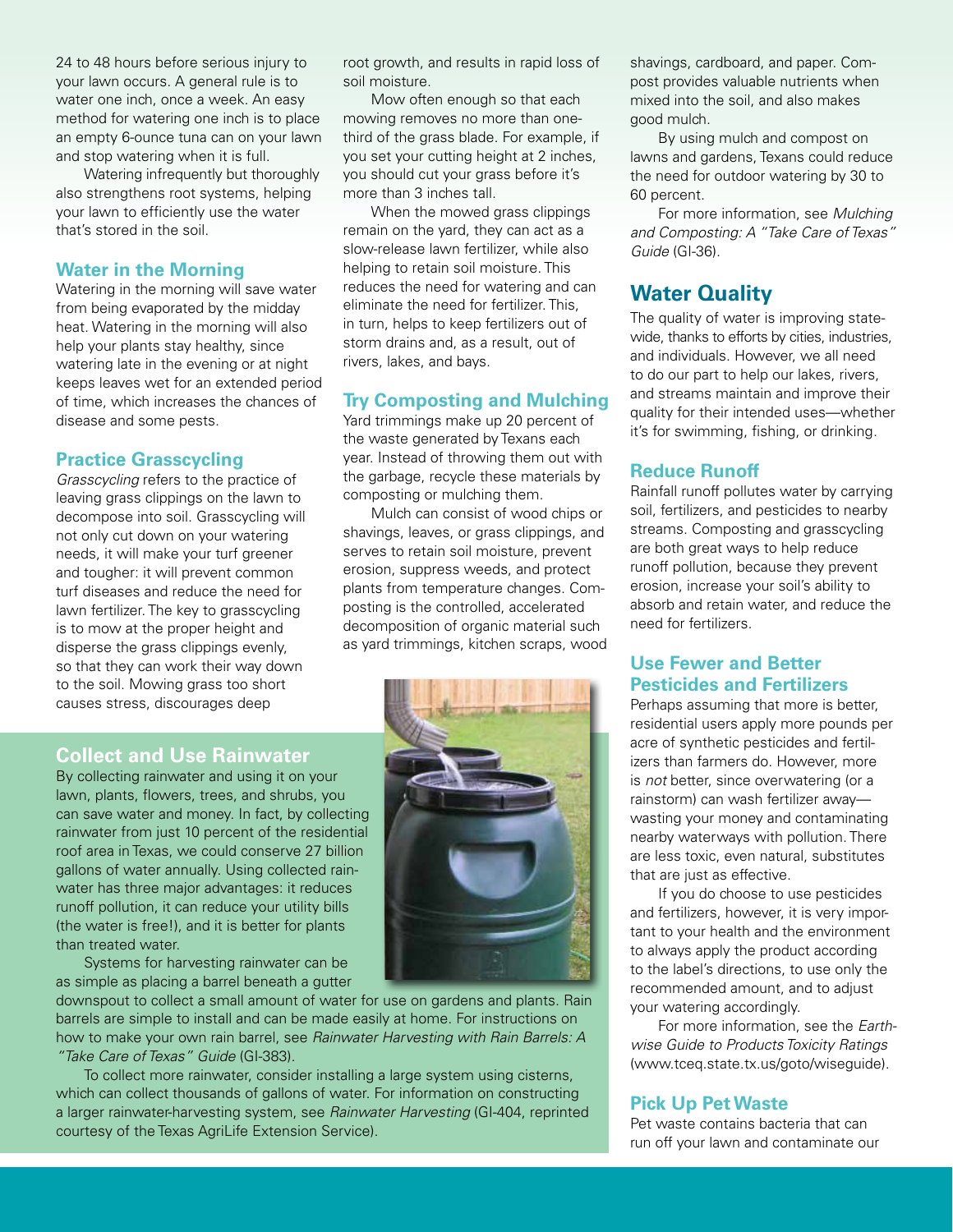streams, lakes, and bays. Managing pet waste keeps our watersheds safer and cleaner. Reuse those plastic grocery bags to scoop the poop, and toss them in the garbage.

# **Air Quality**

Texas has some of the most stringent emission standards in the United States. Despite growing populations, the air quality in Texas is improving, and ozone concentrations in Texas cities continue to fall. We all need to do our part to ensure the continued improvement of our air quality, and a great place to start is in your own yard.

Emissions from lawn mowers, chain saws, leaf blowers, and similar outdoor power equipment can contribute to air pollution. Small engines emit hydrocarbons and nitrogen oxides, pollutants that contribute to the formation of ozone. While ozone occurs naturally in the upper atmosphere and shields the earth from harmful radiation, ozone at ground level is a noxious pollutant. Ground-level ozone impairs lung function, inhibits plant growth, and is a key ingredient of smog.

Many people who use power equipment contribute to air pollution unintentionally, by handling fuel carelessly and by maintaining their equipment improperly. By adopting simple, common-sense practices, consumers can help protect the environment now and in the future.

## **Avoid Spilling Gasoline**

Even small gasoline spills evaporate and pollute the air. To prevent spills and overfills, try the following tips:

- Use a gasoline container you can handle easily and hold securely. When you pour, do it slowly and smoothly.
- Use a funnel or spout with an automatic stop device to prevent overfilling. Keep the cap or spout and the vent hole on gasoline containers closed tightly.
- Transport and store gasoline and power equipment out of direct sunlight, in a cool, dry space.
- $\blacksquare$  At the gas station, use caution when pumping gasoline into a container.

# **Reduce Mowing Time**

Use low-maintenance turf grasses or grass-and-flower seed mixtures that grow slowly and require less mowing. Visit <www.yardwise.org> or check with your local Texas AgriLife Extension Service office or lawn and garden center about what is appropriate for your region.

Consider replacing turf-grass with native and adapted trees, shrubs, and flowers. Doing so reduces the energy needed to heat and cool your house, and it provides habitat for wildlife. Native wildflowers and plants require little or no maintenance after planting.

## **Mow Later in the Day**

If you mow later in the day, you can help prevent smog. Emissions from gasoline lawn mowers and leaf blowers can contribute to air pollution and the formation of ground-level ozone, the main ingredient in urban photochemical smog. Photochemical smog is formed mainly by air pollution from motors that is emitted in the early part of the day.

## **Maintain Your Equipment**

Follow the manufacturer's maintenance guidelines, including the following practices:

- Change the oil and clean or replace the air filters regularly. Make sure you recycle your used oil at a collection center. To locate a center near you, go to <www.cleanup.org> or <www.recycletexasonline.org>.
- Use the proper mixture of fuel and oil in equipment with twostroke engines.
- Get periodic tune-ups, maintain the mower's blades, and keep the underside of the mower's deck clean.
- Protect your equipment from the elements when not in use.

## **Consider Cleaner Options**

For each hour of operation, one typical gas-powered lawn mower emits 11 times more air pollution than a new car. Forty million American lawn mowers consume 200 million gallons of gasoline per year, and gas-powered garden-tool emissions account for an estimated 5 percent of the nation's air pollution.

Ask your dealer about the new, cleaner-operating gasoline equipment



entering the marketplace. Electric equipment, however, is cleaner than gasoline equipment. Electrically powered lawn and garden tools produce essentially no pollution from exhaust emissions or through fuel evaporation, and can save you 73 percent of total energy costs. (However, in most cases, generating the power to run electric equipment does produce pollution.)

## **Use Manual Tools**

Tools without motors—electric or gasoline— are especially handy for small yards or small jobs. Hand tools like shears, edgers, and push reel mowers—are lightweight, quiet, easy to use, and do not generate emissions.

# **Landscape Design**

Creating a healthy, low-maintenance landscape starts with a well-planned design that benefits the environment. Sketch your yard with locations of existing structures, trees, shrubs, and grass areas. Then consider your landscaping requirements, limitations, and considerations regarding budget, appearance, function, maintenance, and irrigation.